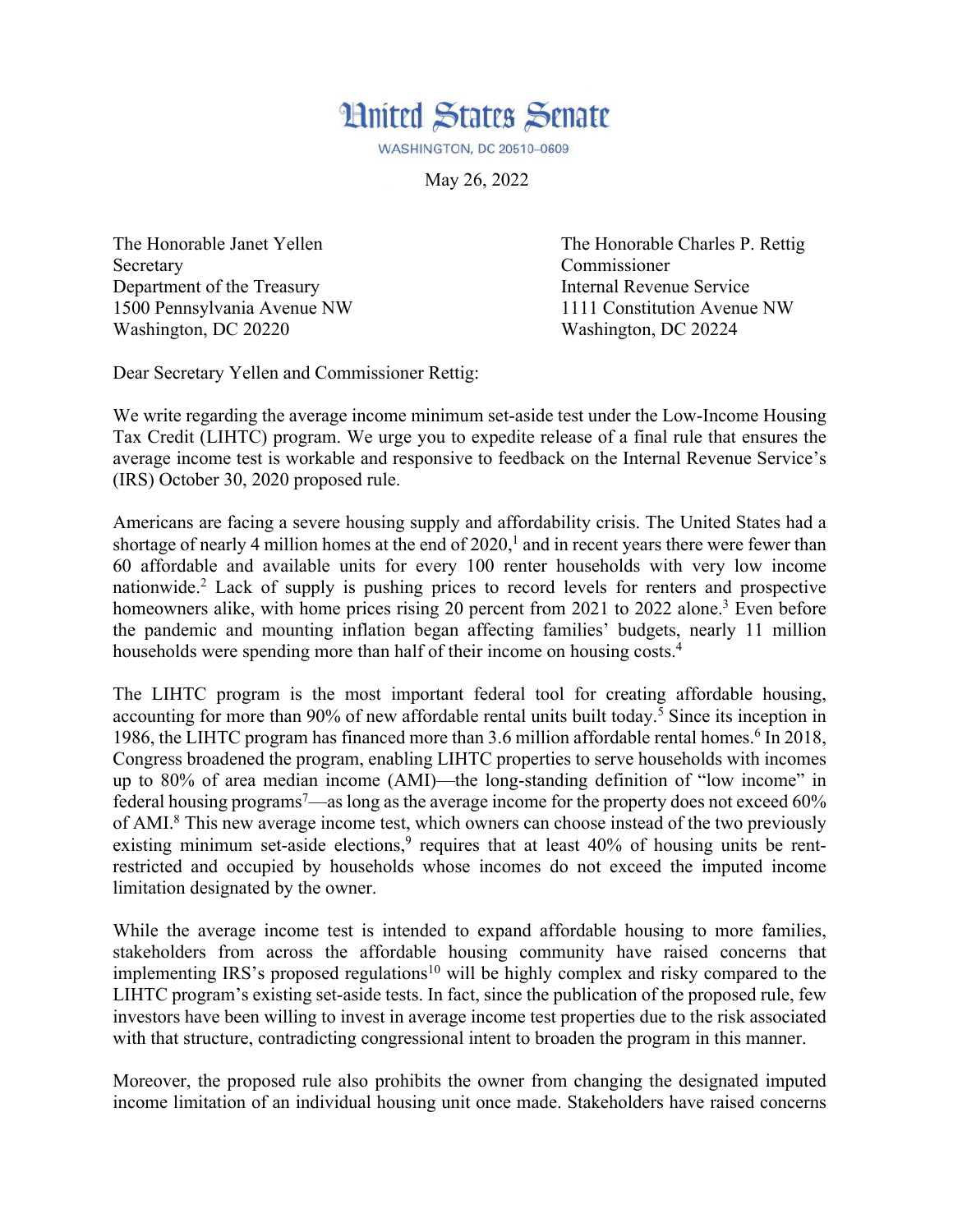that this prohibition not only stymies the practical implementation of the average income test, but also sets up the potential for conflict with federal fair housing and other anti-discrimination laws. It may also create problems for leveraging other federal subsidies alongside the LIHTC program, since these subsidies depend on the ability to redesignate units as needed based on the circumstances of the residents in the property.

During the comment period, stakeholders—including the state Housing Finance Agencies that administer the program, housing advocates, developers, and investors—overwhelmingly urged IRS to make its final rule more workable and consistent with the existing LIHTC program and with other resources used in affordable housing finance.<sup>11</sup> More recently, more than 30 of the most active LIHTC stakeholder groups sent IRS a joint letter offering their consensus position on how IRS could modify the proposed rule to address their concerns.<sup>12</sup>

We are pleased by President Biden's May 16, 2022 announcement that IRS will finalize the income averaging rule no later than September 30, 2022.<sup>13</sup> Given the urgency and severity of our nation's affordable housing crisis, we respectfully ask you to meet or exceed this deadline while ensuring the final rule provides a workable solution that incents affordable housing production.

Thank you for your consideration of this request. We look forward to working with you to address the housing challenges facing American households.

Sincerely,

 $\Box$ 

Michael F. Bennet Todd Young United States Senator United States Senator

Rob Portman Ron Wyden

Wike Cross

Mike Crapo Suzan DelBene United States Senator Member of Congress

Ron Wyden

United States Senator United States Senator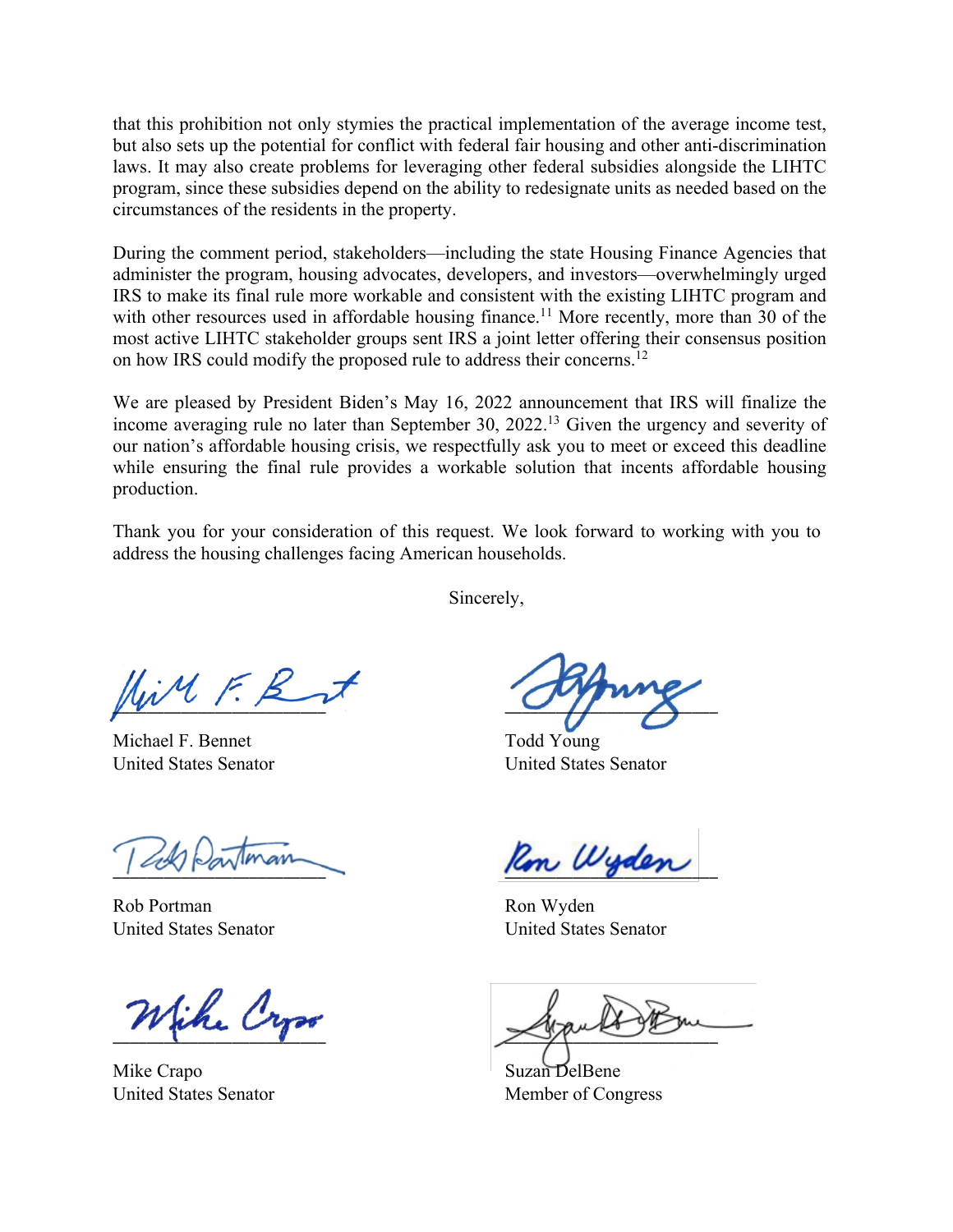active Information

Jackie Walorski Donald S. Beyer Jr.

Member of Congress Member of Congress

\_\_\_\_\_\_\_\_\_\_\_\_\_\_\_\_\_\_\_\_\_\_\_\_\_

Richard E. Neal Member of Congress

Questions" (updated April 6, 2018), https://www.ncsha.org/wp-content/uploads/2018/04/Housing-Credit-Income-Averaging-NCSHA-04-09-2018.pdf.

<sup>&</sup>lt;sup>1</sup> Sam Khater, Len Kiefer, and Venkataramana Yanamandra, "Housing Supply: A Growing Deficit" (May 7, 2021), https://www.freddiemac.com/research/insight/20210507-housing-supply.

<sup>2</sup> National Low Income Housing Coalition, "The Gap: A Shortage of Affordable Homes" (April 2022), https://nlihc.org/sites/default/files/gap/Gap-Report\_2022.pdf.

<sup>3</sup> CoreLogic, "U.S. Home Price Insights" (May 3, 2022), https://www.corelogic.com/intelligence/u-s-home-priceinsights/.

<sup>4</sup> Joint Center for Housing Studies of Harvard University, "America's Rental Housing 2020" (2020), https://www.jchs.harvard.edu/sites/default/files/reports/files/Harvard\_JCHS\_Americas\_Rental\_Housing\_2020.pdf.

 $\frac{5}{3}$  Nixon Peabody, "Low Income Housing Tax Credit: Financing Solutions for Developers and Investors" (2014), https://www.nixonpeabody.com/-/media/Files/Alerts/172619\_Low\_Income\_Tax\_Credit\_23APR14.ashx (last accessed April 2022).

<sup>6</sup> The National Council of State Housing Agencies, State HFA Factbook: 2020 NCSHA Annual Survey Results.  $7$  The National Council of State Housing Agencies, "Housing Credit Income Averaging Frequently Asked

 $8$  P-L 115-141, Consolidated Appropriations Act of 2018 (March 23, 2018).

<sup>9</sup> Under the 20-50 test, a minimum of 20% of units must be set aside for households whose incomes do not exceed 50% of area median income (AMI). Under the 40-60 test, a minimum of 40% of units must be set aside for households whose incomes do not exceed 60% of AMI.<br><sup>10</sup> Reg-104591-18, Section 42, Low-Income Housing Credit Average Income Test Regulations Proposed Treasury

Regulation Section 1.42-19 (Guidance).

<sup>&</sup>lt;sup>11</sup> See, for example, comments from: LIHTC Working Group (December 29, 2020),

https://www.novoco.com/sites/default/files/atoms/files/lihtc-wg-avg-income-comment-letter-12292020.pdf; The National Council of State Housing Agencies (December 17, 2020), https://www.ncsha.org/wpcontent/uploads/NCSHA-Comment-on-IRS-Average-Income-Test-Proposed-Rule-12.17.20.pdf; The Affordable

Housing Tax Credit Coalition (December 29, 2020), https://files.constantcontact.com/d84d25d0101/256a04ca-2a76- 418d-821a-2db1d521a7e3.pdf.

 $\frac{12}{12}$  Housing Credit Stakeholder Sign-On Letter to IRS, Treasury on Average Income Test (December 2, 2021), https://www.ncsha.org/resource/housing-credit-stakeholder-sign-on-letter-to-irs-treasury-on-average-income-test/.